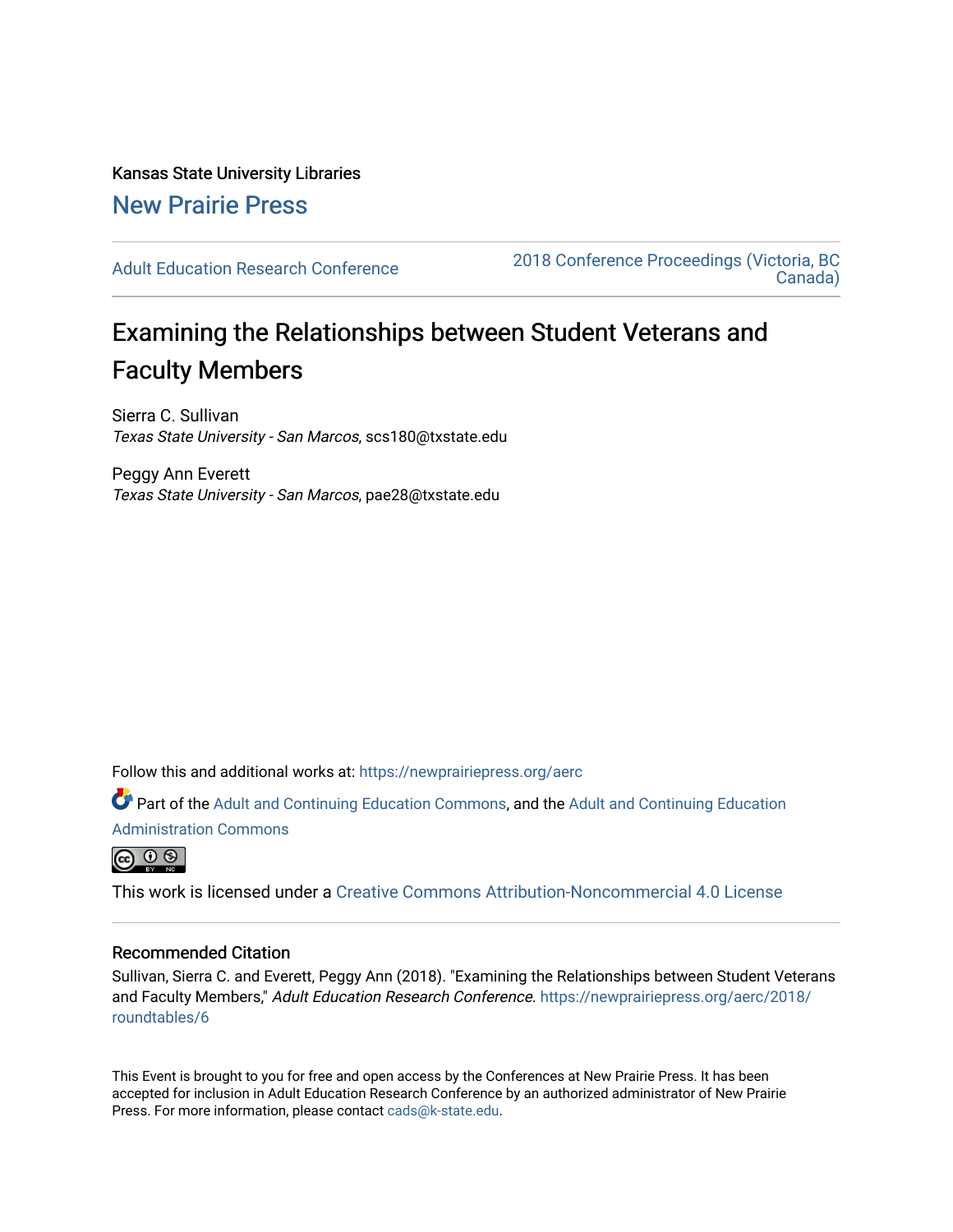## **Student Veteran and Faculty Relationships**

Sierra Sullivan & Peggy A. Everett Texas State University

**Abstract:** Higher education institutions are failing to raise awareness to veterans' issues among faculty and staff to ensure an inclusive and supportive environment (Sander, 2012). In order to address this concern, this pilot study was conducted to further explore the topic of SSM/V returning for their degrees, and the barriers they face.

**Key Words:** Student veterans, faculty relationships, GI Bill

#### **Introduction**

Higher education institutions are failing to raise awareness to veterans' issues among faculty and staff to ensure an inclusive and supportive environment (Sander, 2012). With less than half of institutions offering any type of training for faculty and staff on veteran and military students, many faculty and staff members within higher education are lacking the tools to support returning student service-members and veterans (SSM/V) on their journeys towards degrees (Sander, 2012). This pilot study was conducted to further explore the topic of SSM/V returning for their degrees and the barriers they face. The researchers conducted a qualitative study using narrative analysis. Interviews were conducted with three faculty members and three SSM/V at a large, public institution of higher education in Central Texas. The researchers analyze their findings using Taylor-Powell and Renner's (2003) methods for narrative data analysis and interpretation. Findings explore both SSM/V and faculty members' experiences inside and outside the classroom, specifically focusing on their perceptions of one another.

Situated in adult education, many student veterans face barriers in pursuing their academic journeys (Norman, Rosen, Himmerich, Myers, Davis, Browne, & Piland, 2015) with around 75% of SSM/V being over the age of 24, over 50% having children, and most have adult responsibilities (Pattillo, 2011). With close to 30 billion dollars spent on the Post 9/11 G.I. Bill (Wagner, Cave, & Winston, 2013), 4% of student veterans make up the total undergraduate population (Molina, 2015). Of that figure, 68% of schools fail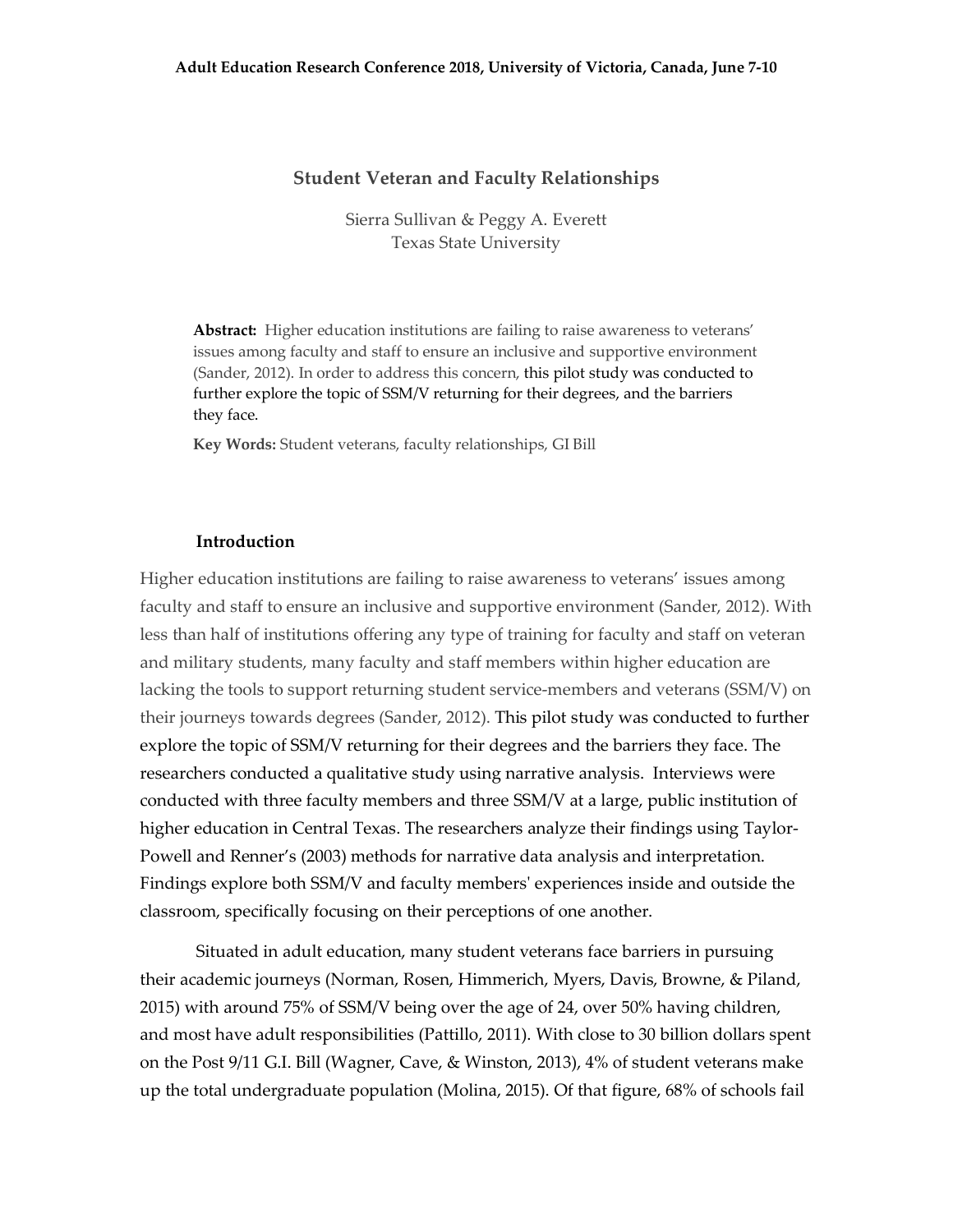to track retention and persistence of the SSM/V population (Fain, 2012). Research centered on the SSM/V experiences at the university level is important to adult education as it can shed light on faculty and SSM/V interactions, persistence, and retention. This pilot study hopes to add to the literature in this area. In addition, some of the data obtained can used for faculty sensitivity training to SSM/Vs' needs as well as give a voice to both students and faculty who have experiences that may have gone unheard.

#### **Current Literature**

## **Faculty Perceptions of Student Veterans**

With the influx of SSM/V returning for post-secondary degrees, higher education professionals must be properly prepared to work with this nontraditional community (Vacchi, 2012). This preparation starts through exploring the perceptions that faculty and staff hold toward returning SSM/V. Educating staff and faculty on how to best support the SSM/V community on college campuses follows suit. Research on educators' perceptions of certain communities often revolves around the K-12 pipeline (Brak, Bagby, Janes & Sulak, 2010). This leaves a large gap in the literature in terms of higher education professionals' perception towards specific communities of college students. Brak et al., (2010) examines faculty's willingness to work with SSM/V, finding that over a quarter of the participants held negative feelings towards SSM/V students. This data concluded that the educators were less willing to teach and work with this student community, linking this unwillingness to support the SSM/V students with negative feelings towards past war and political views (Brak et al., 2010). This negative perception with SSM/V is further reflected in Doe's (2016) findings, "that faculty members were unfamiliar with the actual challenges faced by student veterans and were guided by stereotypes of veterans as wounded shells of people who were struggling to pick up pieces of their lives" (para. 2). In addition, Brak et al. (2010) suggest "the more negative feelings that a faculty member reported about serving in the military, then the less likely it was that the faculty member would report being able to put those feelings and perception aside…" (p. 34). This highlights the importance of being able to moderate those perceptions through sensitivity training, so both faculty/staff and SSM/V experience successful outcomes in degree persistence.

In terms of faculty perception on SSM/V academic readiness, Vacchi (2015) finds that "staff and faculty tend to assume that veterans, who may have been out of school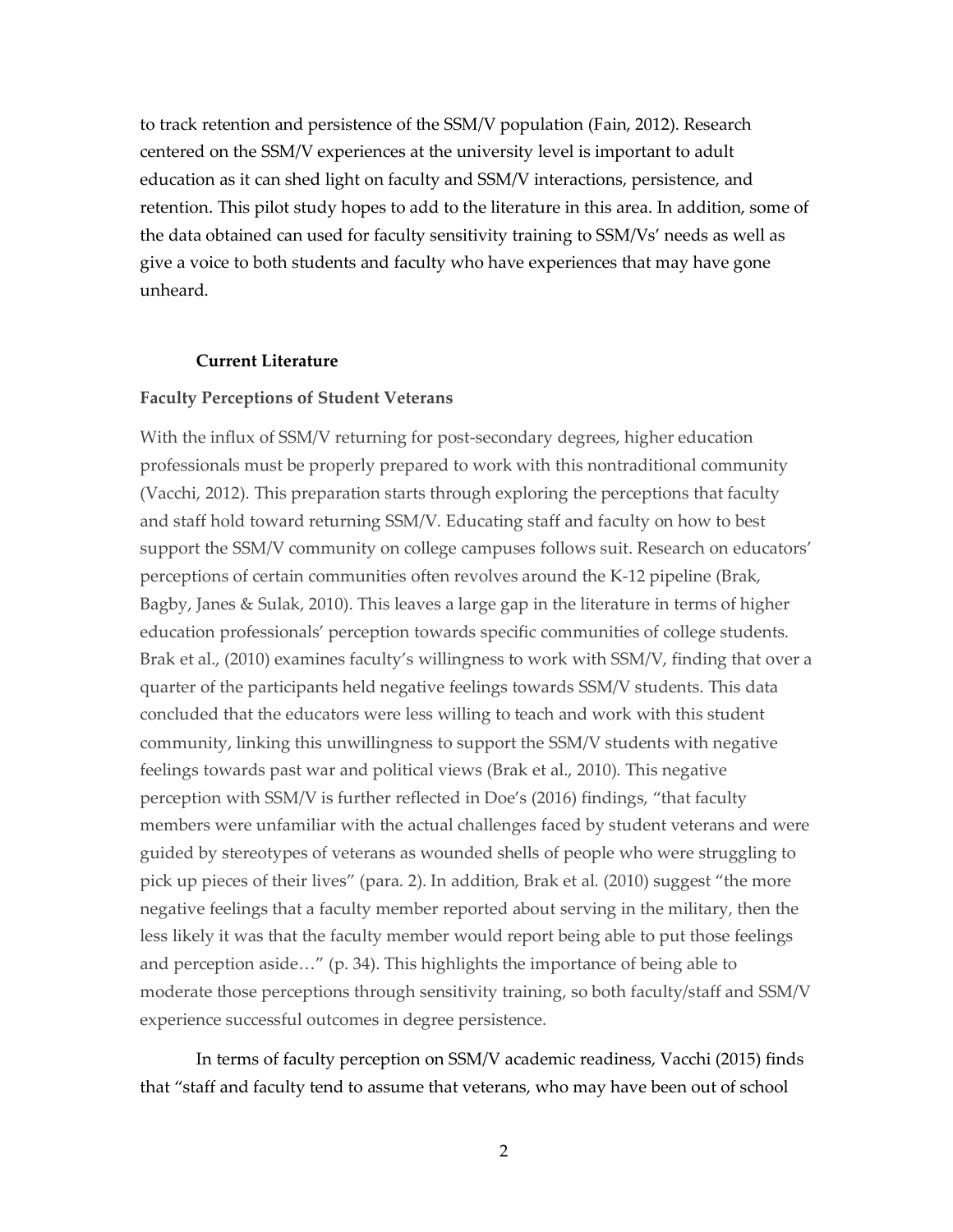for an extended period of time, will be academically weak" (para. 7). While there is a time lapse between formal education, many veterans have taken courses in military science, foreign language courses, special forces classes; contrary to faculty perception, they are not standing stagnate for years at a time (Wheeler, 2014). While academic readiness is a factor for college success, the immediate perception that a specific community of students (SSM/V) are incapable of succeeding inside the classroom due to a break in formal education can only hinder successful classroom outcomes. This highlights the need for higher education institutions to review their pedagogical approaches when working with SSM/V.

## **Student Veteran Perception**

With negative faculty perceptions present inside the classroom, the perception that SSM/V communities hold towards faculty also impacts classroom dynamic. Faculty are seen as "liberal elites who needed to be carefully screened by vets so as to avoid classes, which were likely to undermine student veteran experience [further suggesting] many faculty are inclined to 'bait' student veterans into defending their military services or conservative views," (Doe, 2016, para. 4). With many SSM/V students expressing their hesitation to disclose their military status to staff and faculty for fear of judgment, higher education institutions must better understand how this fear influences SSM/V students higher education outcomes and best practices to mitigate negative perceptions from higher education faculty and staff (Rumann & Hamarick, 2010; Newbury, 2016).

#### **References**

- Bagby, J. H., Barnard-Brak, L., Thompson, L. W., & Sulak, T. N. (2015). Is anyone listening? An ecological systems perspective on veterans transitioning from the military to academia. *Military Behavioral Health, 3*(4), 219-229. doi:10.1080/21635781.2015.1057306
- Doe, S., (2016). The uneasy civilian: On campus with faculty and student vets. *AmericanServes*. Syracuse, NY: Syracuse University.
- Fain, P. (2012). *Scrambling to understand veterans*. Retrieved from https://www.insidehighered.com/news/2012/12/04/colleges-fail-track-performancestudent-veterans-survey-finds
- Newbury, G. (2016). *Student veteran perceptions of campus services and military friendly status: An exploratory study* (Unpublished doctoral dissertation). San Marcos, CA.: California State University*.*